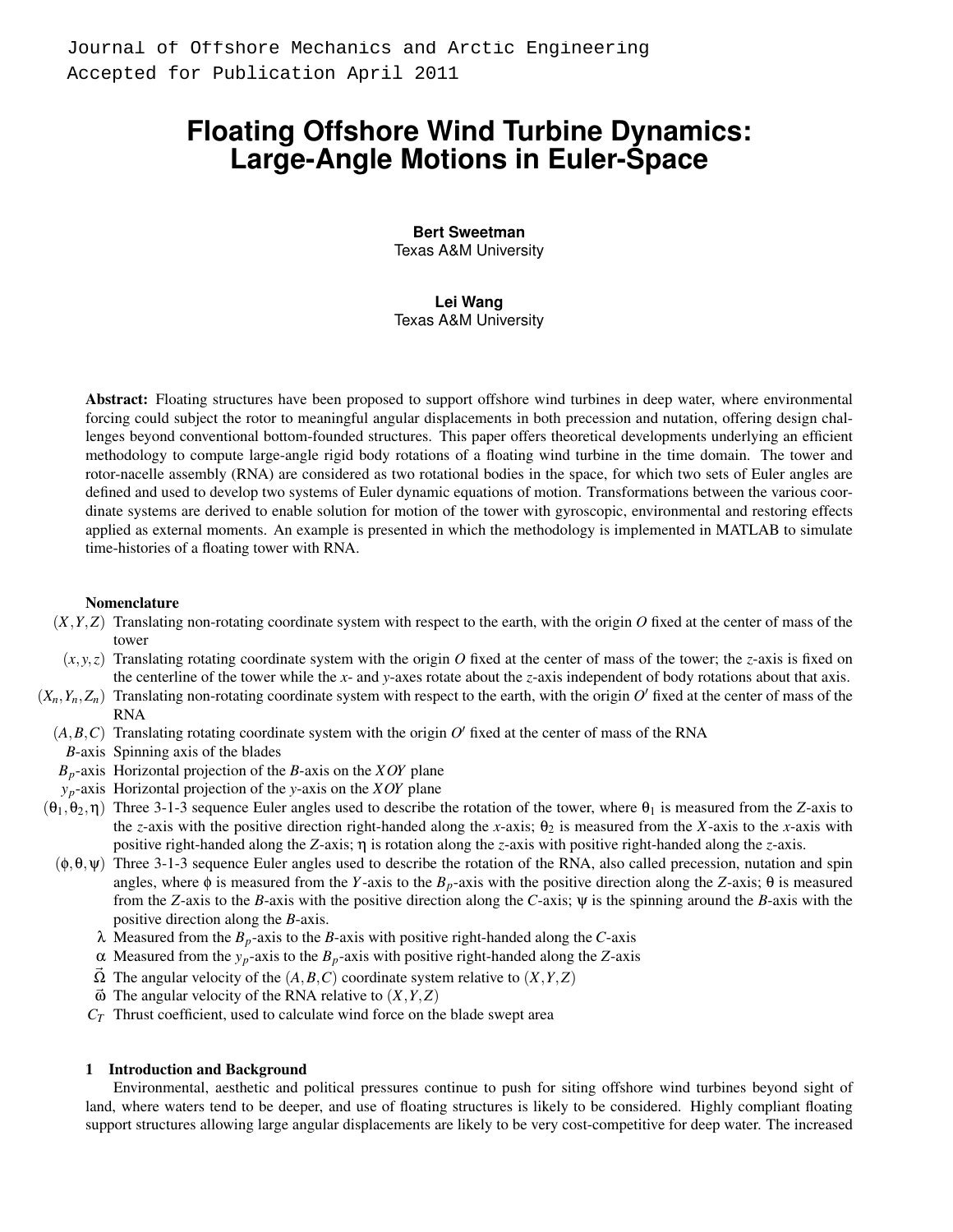compliance of these structures will make simulation of system dynamics more challenging and important mainly because of effects of gyroscopic moments. For conventional, stiff, bottom-founded structures, these moments are primarily generated by mechanical precession of the spin axis into the shifting winds, and so are limited by the maximum yaw rate [1]. However, no such limit exists for gyroscopic moments of floating structures because they result from irregular motions of the tower.

A practical need for large-angle wind-turbine dynamics did not exist before the advent of floating offshore turbine structures. Conventional methods applicable to small-angle motions have been widely applied to dynamic analysis of offshore structures [2], including offshore wind turbines [3]. A fully coupled version of the NREL FAST aero-elastic simulator [4] is available to compute the dynamics of floating wind turbines using hydrodynamic forces computed using WAMIT [5]. FAST solves the equations of motion using transformation matrices made orthogonal by the Frobenius norm, which provides good results for angles not exceeding about 20 degrees [6]. In the work presented here, derivation of the rotational equations of motion in terms of Euler angles eliminates the need for small-angle approximations and mathematical normalization of transformation matrices.

Here, the system dynamics of a wind turbine structure are solved as a two-body problem; numerous other solution techniques for multi-body problems are available. To mention a few, Stoneking [7] presents the derivation of the exact nonlinear dynamic equations of motion for a multi-body spacecraft connected by spherical gimbal joints. Saha [8] derives the constrained dynamic equations of motion using the decoupled natural orthogonal complement matrices for a serial kinematic chain composed of rigid bodies. H. Matsukuma et al. (2008) [9] employ multi-body dynamic system theory to analyze the dynamic response of a 2 MW downwind turbine mounted on a spar-type floating platform for pitch amplitudes up to around 10 degrees in steady wind, but no waves, and conclude that the platform motions are considerably influenced by gyro moments associated with rotor rotation. In the method developed here, a reduction in the number of equations of motion enables enhanced numerical efficiency.

The tower and RNA are each considered as rotational bodies in the space, each described by a set of Euler's equations of motion. The RNA represents a combination of spinning and non-spinning parts, the latter being treated as a point-mass on the spin axis. The number of degrees of freedom is reduced by using geometry of the physical connection between these bodies. These new developments enable simulation of the two-body tower-RNA system using only one set of dynamic equations in Euler space. The effectiveness of the new theory is shown in an example in which the new methodologies are implemented in a MATLAB program to solve the equations of motion of a floating wind turbine subject to both irregular environmental forcing and gyro moments.

#### 2 Coordinate Systems and Euler angles

The methodology considers the system as two rigid bodies: the tower is the complete structural assembly, including the buoyant hull, that supports the RNA; the RNA is the complete assembly that can mechanically yaw relative to the tower. Coordinate systems  $(X, Y, Z)$  and  $(x, y, z)$  both originate at the center of mass of the moving tower (Fig. 1). The  $(X, Y, Z)$ system is non-rotating, while  $(x, y, z)$  is a rotating coordinate system. The *z*-axis defines the center of the moving tower; the directions of *x* and *y* are not fixed to the tower. Angular differences between these coordinate systems define a set of independent Euler angles,  $(\theta_1, \theta_2, \eta)$ . The angle  $\theta_1$  lies between the vertical *Z*, and the tower centerline, *z*, with positive rotations right-handed about the positive *x*-axis. Angle  $\theta_2$  lies between *Y* and  $y_p$  with positive right-handed along positive *Z*-axis, and corresponds to the tower revolving around *Z*; *y<sup>p</sup>* is the projection of *y* on the horizontal *X*-*Y* plane, and opposite to the projection of *z* onto *X*-*Y*. The first two Euler angles,  $\theta_1$  and  $\theta_2$ , fully define the location of the  $(x, y, z)$  coordinate system. A third Euler angle, η, describes rotation about the moving *z*-axis, with positive rotations being right-handed about positive *z*.

For large angular displacements in space, the order in which the angles of rotation are applied is important; there are twelve possible Euler angles sequences. Here, 3-1-3 sequenced angles are used to describe the position of the rotating tower and of the spinning RNA (e.g., [10]). For the tower, a 3-1-3 sequence indicates the Euler sequence is *z*-*x*-*z*, or in detail: 1) first, rotate the upright tower about the *z*-axis (then coincident with *Z*) through an angle  $\theta_2$  measured in the horizontal plane *XOY*; 2) next, rotate the resultant tower about the resulting *x*-axis through an angle  $\theta_1$  measured in the vertical plane  $ZOy_p$ , and 3) finally, rotate the tower about the new *z*-axis (not coincident with *Z* for non-zero  $\theta_1$ ) through the third Euler angle, η. The Euler equations of motion of the combined tower and RNA (single-body case) or the tower alone (two-body case) are derived and solved in terms of  $\theta_2$ ,  $\theta_1$ , and  $\eta$ . This combination enables considerable simplification in the derivation of Euler's kinematic equations, which in turn results in dramatically simpler equations of motion, and improved numerical efficiency.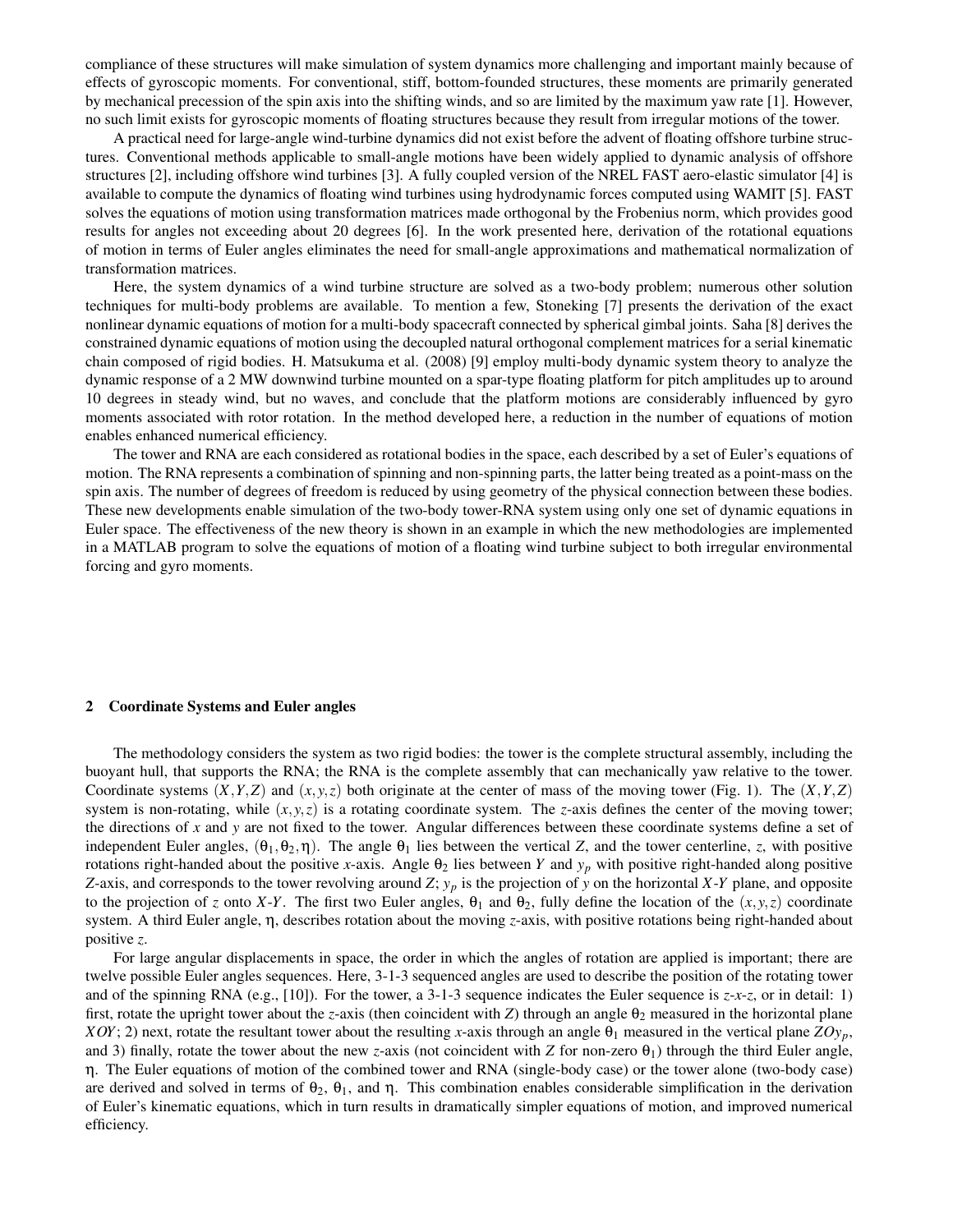

**Fig. 1.** Coordinate Systems:  $(X, Y, Z)$ ,  $(x, y, z)$ ,  $(A, B, C)$  and Euler angles  $(\theta_1, \theta_2, \eta)$ . Axis *A* shown slightly offset from *z* for clarity.



Fig. 2. Rotation of  $(A, B, C)$  in terms of  $\phi$ ,  $\theta$  and  $\Psi$ 

Additional axes and angles are necessary to describe the position of the RNA. The translating coordinate system  $(X_n, Y_n, Z_n)$  and the rotating system  $(A, B, C)$  are used to form a second set of Euler angles, which is associated with the rotating machinery at the top of the tower. The origin of the disk-based  $(A, B, C)$  coordinate system is fixed at the center of mass of the RNA, here assumed to be at the intersection of the spin axis  $(B)$  and the yaw axis  $(z)$ . The *A*-axis is generally not exactly parallel to *z* (Eqn. (5)). The angle  $\alpha$  is the difference between the  $y_p$ -axis and  $B_p$ , the projection of the spin axis onto the horizontal:  $\alpha = \phi - \theta_2$ , with positive in the same direction as  $\phi$ . A nutation angle of  $\theta = -\pi/2$  indicates a horizontal *B*-axis.

The  $(A, B, C)$  coordinate system of the RNA is also positioned using the 3-1-3 sequence Euler angles  $\phi$ - $\theta$ - $\psi$ , as shown in Fig. 2. The  $(X_n, Y_n, Z_n)$  coordinate system has translation relative to the earth and shares the same origin with  $(A, B, C)$ . The angular transformation from  $(X_n, Y_n, Z_n)$  to  $(A, B, C)$  is the order of: 1) rotate the disk coordinate system  $(A, B, C)$  about the *z<sub>n</sub>*-axis by an angle φ in the *X<sub>n</sub>*-*Y<sub>n</sub>* plane; 2) next rotate about the resulting *C*-axis by an angle θ, and then finally 3) rotate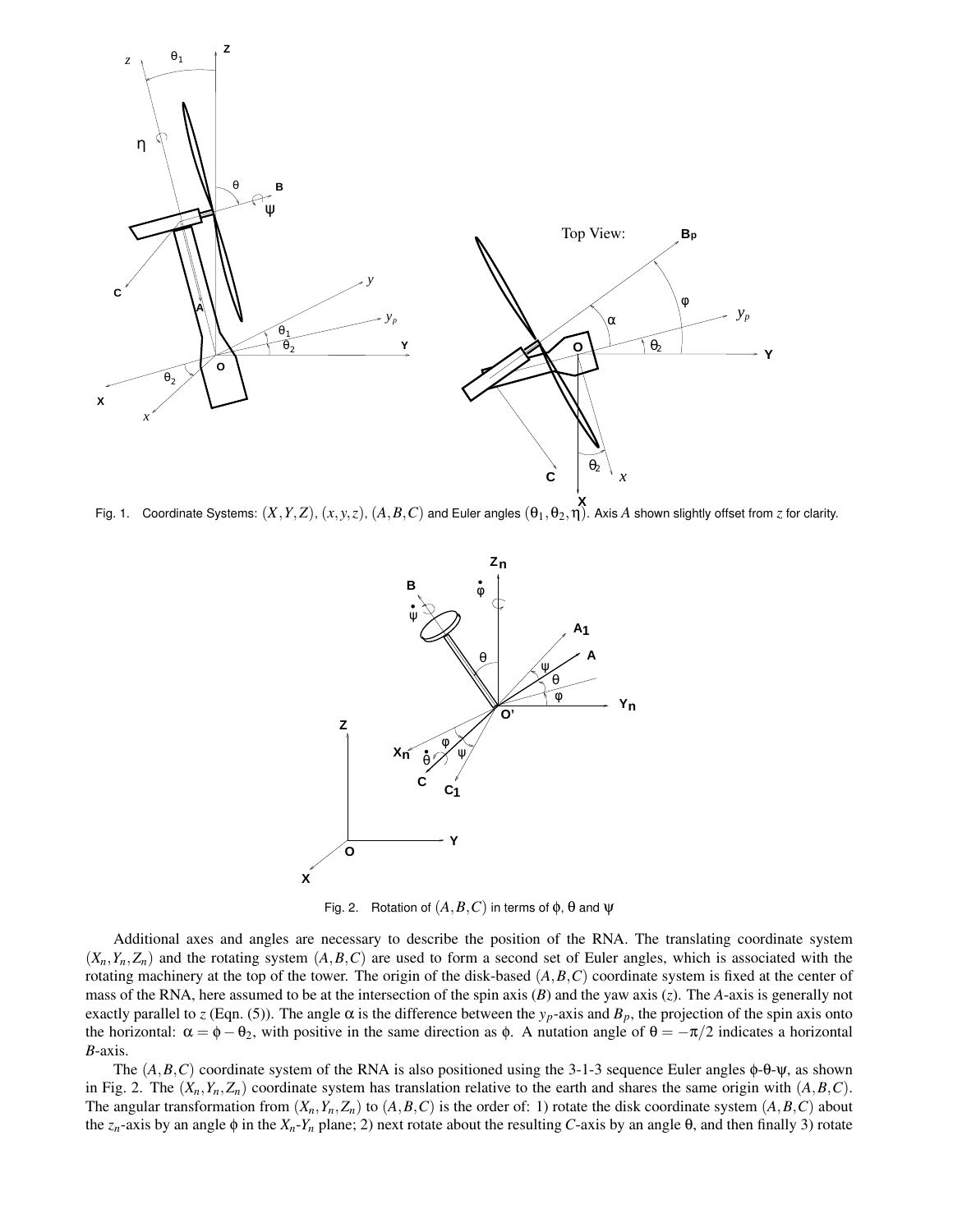about the resulting *B*-axis by an angle  $\psi$ . In this 3-1-3 sequence, precession and spin are applied along the same moving axis, since the initial *B*-axis coincides with the  $z<sub>n</sub>$ -axis. The angular velocity components of precession, nutation and spin are Euler angular velocities φ, θ and ψ, each with positive as a right-hand rotation about its rotation axis. Similar to the  $(x, y, z)$ system, the  $(A, B, C)$  system is not body-fixed.  $(A_1, B, C_1)$  is an exact body-fixed coordinate system on the RNA and has spinning motion relative to  $(A, B, C)$ . This definition of the  $(A, B, C)$  coordinate system greatly simplifies derivation of Euler kinematics equations of the RNA and computation of gyroscopic moments.

## 3 Connecting the two sets of Euler Angles

Motion of the tower is described by Euler rotations  $\theta_2$ ,  $\theta_1$ , and  $\eta$ , while RNA rotations are described by  $\phi$ ,  $\theta$ , and  $\psi$ . These two sets of angles describe bodies that are physically connected in space, so the number of degrees of freedom can be reduced by expressing the motion of the RNA in terms of  $θ_1$ ,  $θ_2$ , and  $η$  using vector projection. Fig. 3 shows both (*A,B,C*) and  $(x, y, z)$  coordinate systems, which are relocated to the origin,  $O$ , for convenience.



Fig. 3. Projection of Euler angular velocities

## 3.1 Nutation:

The nutation angular velocity and acceleration are obtained by projecting  $\dot{\theta}_1$ ,  $\dot{\theta}_2$  and  $\eta$  onto the *C*-axis and differentiating:

$$
\dot{\theta} = \dot{\theta}_1 \cos \angle COx + \dot{\theta}_2 \cos \angle COZ + (\dot{\eta} + \omega_{yaw}) \cos \angle COZ \tag{1}
$$

$$
= \dot{\theta}_1 \cos \alpha - (\dot{\eta} + \omega_{\text{yaw}}) \sin \theta_1 \sin \alpha \tag{2}
$$

$$
\ddot{\theta} = \ddot{\theta}_1 \cos \alpha - \dot{\theta}_1 \dot{\alpha} \sin \alpha - (\ddot{\eta} + \dot{\omega}_{yaw}) \sin \theta_1 \sin \alpha
$$

$$
-(\dot{\eta} + \omega_{yaw})(\dot{\theta}_1 \cos \theta_1 \sin \alpha + \dot{\alpha} \sin \theta_1 \cos \alpha) \tag{3}
$$

where  $\omega_{\text{yaw}}$  is yaw rate, angular motion of the RNA relative to the tower along *z*-axis, and  $\omega_{\text{yaw}}$  is its time derivative. The nutation angle, θ, has been obtained geometrically in separate work by the authors [11], which is more accurate than numerical integration of θ in Eqn. (2), and decreases the required number of degrees of freedom:

$$
\theta = -\frac{\pi}{2} + \lambda \tag{4}
$$

$$
= -\frac{\pi}{2} + \arctan(\tan\theta_1\cos(\phi - \theta_2))
$$
\n(5)

where  $\lambda$  is the angle between the *B*- and  $B_p$ -axes.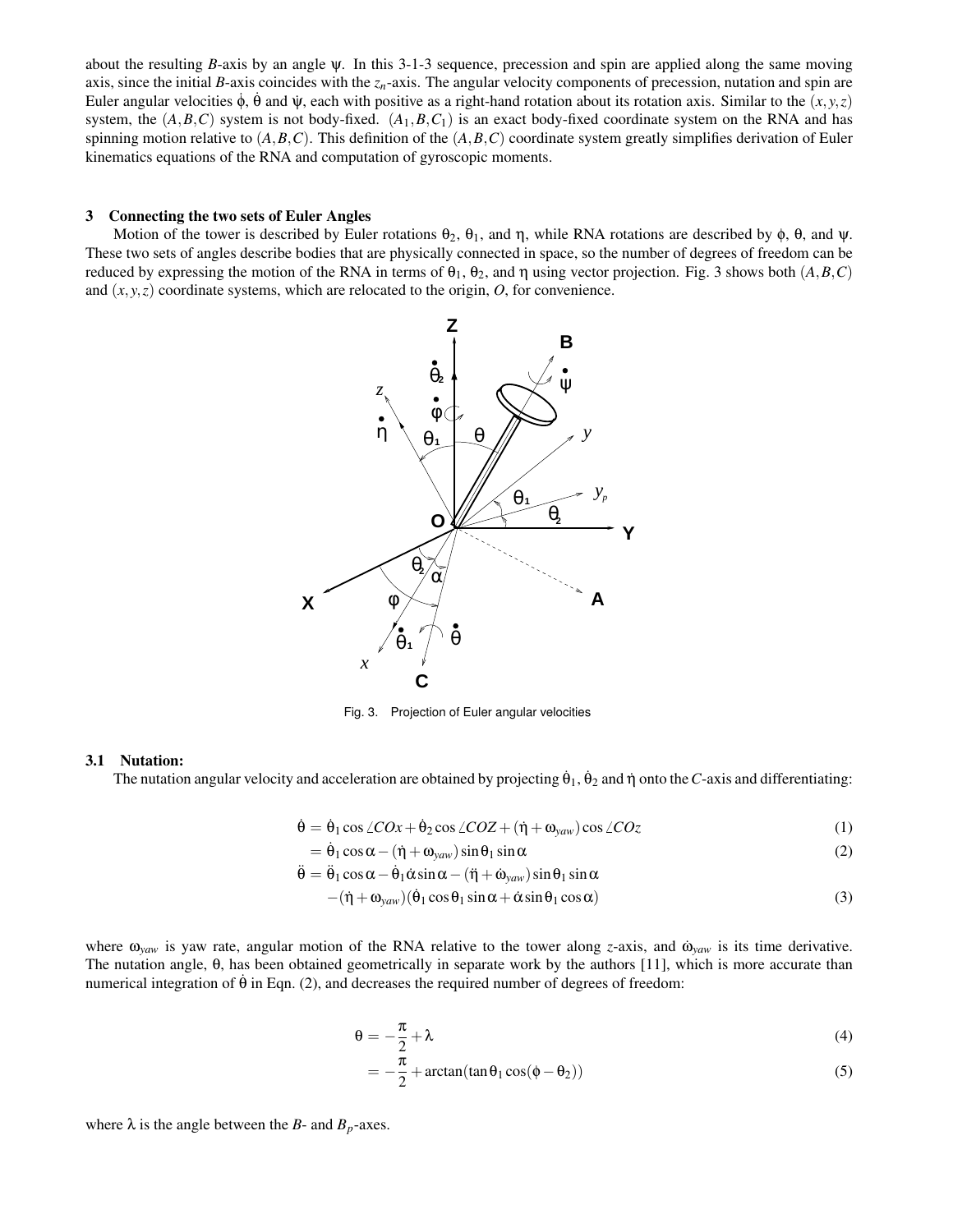# 3.2 Precession:

The derivation of the precession angular velocity,  $\dot{\phi}$ , is based on the definition of yaw rate:

$$
\omega_{\text{yaw}} = \omega_{z,RNA} - \omega_{z,tower} \tag{6}
$$

where ω*z*,*RNA* is the absolute angular velocity of the RNA about the *z*-axis and can be obtained by projection of Euler angular velocities φ; θ and ψ onto the *z*-axis;  $ω_{z, lower}$  is the absolute angular velocity of the tower about the *z*-axis and can be obtained by the projection of Euler angular velocities  $\dot{\theta}_1$ ,  $\dot{\theta}_2$  and  $\dot{\eta}$  onto the *z*-axis:

$$
\omega_{z, tower} = \dot{\theta}_1 \cos \angle xOz + \dot{\theta}_2 \cos \angle ZOz + \dot{\eta}
$$
\n(7)

$$
\omega_{z,RNA} = \dot{\phi}\cos\angle ZOz + \dot{\theta}\cos\angle COz + \dot{\psi}\cos\angle BOz \tag{8}
$$

Considering Fig. 3,  $\cos \angle ZOz = \cos \theta_1$  and  $\cos \angle xOz = \cos \angle BOz = \cos(\pi/2)$ . The vertical plane  $zOy_p$  is perpendicular to the horizontal plane  $COy_p$ , so cos  $\angle COz$  can be shown to be:

$$
\cos \angle COz = \cos \angle zOy_p \cos \angle COy_p
$$
  
=  $\cos(\frac{\pi}{2} + \theta_1) \cos(\frac{\pi}{2} - \alpha)$   
=  $-\sin \theta_1 \sin \alpha$  (9)

Substituting Eqns. (7) and (8) into Eqn. (6) yields the precession velocity:

$$
\dot{\phi} = (\cos^2 \theta_1 + \sin^2 \theta_1 \cos^2 \alpha) \sec \theta_1 (\omega_{\text{yaw}} + \dot{\eta}) +
$$
\n(10)

$$
\dot{\theta}_2 + \dot{\theta}_1 \tan \theta_1 \sin \alpha \cos \alpha \tag{11}
$$

Eqn. (11) can alternatively be derived by differentiating Eqn. (5) and equating the resulting  $\dot{\theta}$  with Eqn. (2). Setting  $\omega_{\text{vaw}} = 0$  in Eqn. (11) shows that precession velocity,  $\dot{\phi}$ , is a function of overall tower motions; further assuming relatively small  $\theta_1$ , Eqn. (11) can be reduced to  $\dot{\phi} \approx \dot{\theta}_2 + \dot{\eta} \cos \theta_1$ , which helps to clarify the relationship between  $\theta_2$  and  $\eta$ . Differentiating Eqn. (11) yields the precession acceleration:

$$
\ddot{\phi} = (\omega_{yaw} + \dot{\eta})(\dot{D}\sec\theta_1 + D\sec\theta_1\tan\theta_1\dot{\theta}_1) +
$$
  
\n
$$
(\dot{\omega}_{yaw} + \ddot{\eta})D\sec\theta_1 + \ddot{\theta}_2 + \dot{\theta}_1\dot{\alpha}\cos2\alpha\tan\theta_1 +
$$
  
\n
$$
\frac{1}{2}(\ddot{\theta}_1\tan\theta_1\sin2\alpha + \dot{\theta}_1^2\sec^2\theta_1\sin2\alpha)
$$
\n(12)

in which  $D = \cos^2 \theta_1 + \sin^2 \theta_1 \cos^2 \alpha$  and  $\dot{D} = -\dot{\theta}_1 \sin^2 \alpha \sin 2\theta_1 - \dot{\alpha} \sin^2 \theta_1 \sin 2\alpha$ 

## 4 Equation of Motion of the Tower

Beginning at first principles, the sum of the moments resulting from externally applied forces about the center of mass of a body in a translating-rotating system,  $(x, y, z)$ , equals the change of the momentum within the coordinate system plus that associated with the movement of the coordinate system (e.g. [10]):

$$
\sum \vec{M} = \vec{H}_O = (\vec{H}_O)_{xyz} + \vec{\Omega} \times \vec{H}_O \tag{13}
$$

Vector  $\Omega$  describes the angular velocity of  $(x, y, z)$  with respect to  $(X, Y, Z)$ . The *x*-, *y*- and *z*-axes are chosen as the principal axes of the body, so the products of inertia in  $H<sub>O</sub>$  disappear, and locating the coordinate system at the center of mass decouples the rotational and translational degrees of freedom. For the one-body problem, this decoupling enables solution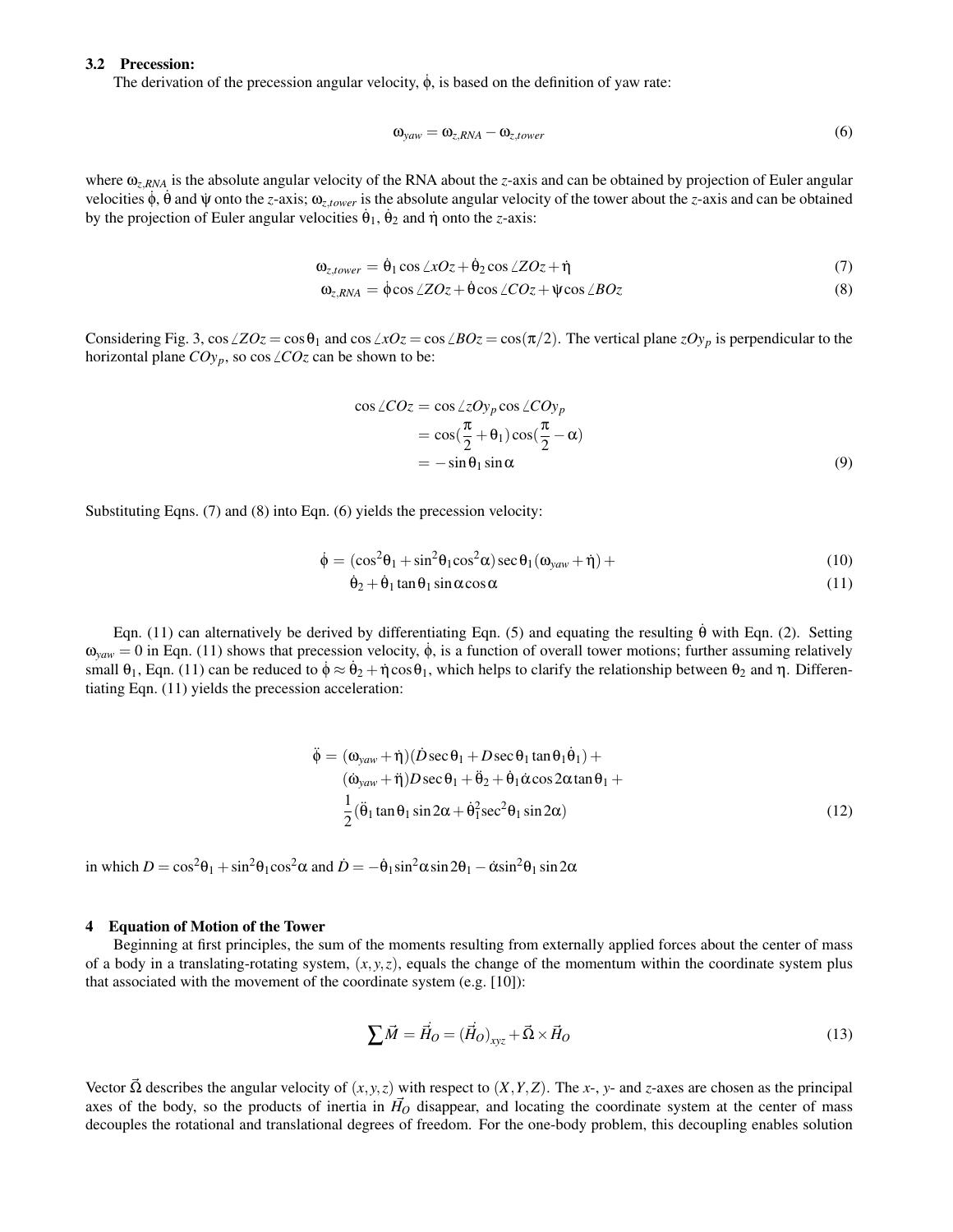of the rotational degrees of freedom without regard for the translational. Following e.g. Hibbeler [10], Eqn. (13) expands to three scalar equations:

$$
\sum M_x = I_x \dot{\omega}_x - I_y \omega_y \Omega_z + I_z \omega_z \Omega_y \tag{14}
$$

$$
\sum M_{y} = I_{y} \dot{\omega}_{y} - I_{z} \omega_{z} \Omega_{x} + I_{x} \omega_{x} \Omega_{z}
$$
\n(15)

$$
\sum M_z = I_z \dot{\omega}_z - I_x \omega_x \Omega_y + I_y \omega_y \Omega_x \tag{16}
$$

where  $\vec{\omega}$  describes the rotation of the tower in space. The more conventional form of Eqns (14)–(16) has  $\vec{\omega} = \vec{\Omega}$ , such that the coordinate system is fixed to the body. The difference between motion of the  $(x, y, z)$  coordinate system,  $\vec{\Omega}$ , and that of the body,  $\vec{\omega}$ , is the Euler angle η:  $\vec{\omega} = \vec{\Omega} + \vec{\eta} \cdot \vec{k}$ . The associated Euler kinematic equations are:

$$
\vec{\omega} = \omega_x \vec{i} + \omega_y \vec{j} + \omega_z \vec{k} \tag{17}
$$

$$
= \dot{\theta}_1 \vec{i} + (\dot{\theta}_2 \sin \theta_1) \vec{j} + (\dot{\theta}_2 \cos \theta_1 + \dot{\eta}) \vec{k}
$$
\n(18)

Continuing to follow e.g. [10], component-wise expressions for  $\vec{\omega}$ ,  $\vec{\omega}$  and  $\vec{\Omega}$  are substituted into a component-wise expansion of Eqn. (13). Principal moments of inertia of the tower,  $I_x$ ,  $I_y$  and  $I_z$ , are taken about the *x*-, *y*- and *z*-axes. The tower is symmetrical such that  $I_x = I_y = I$ . The resulting Euler dynamic equations are:

$$
\sum M_x = I(\ddot{\theta}_1 - \dot{\theta}_2^2 \sin \theta_1 \cos \theta_1) + I_z \dot{\theta}_2 \sin \theta_1 (\dot{\theta}_2 \cos \theta_1 + \dot{\eta})
$$
\n(19)

$$
\sum M_{y} = I(\ddot{\theta_{2}}\sin\theta_{1} + 2\dot{\theta_{1}}\dot{\theta_{2}}\cos\theta_{1}) - I_{z}\dot{\theta_{1}}(\dot{\theta_{2}}\cos\theta_{1} + \dot{\eta})
$$
\n(20)

$$
\sum M_z = I_z(\ddot{\eta} + \ddot{\theta}_2 \cos \theta_1 - \dot{\theta}_1 \dot{\theta}_2 \sin \theta_1)
$$
\n(21)

The moments on the left hand side of Eqns. (19)–(21) are externally applied about the center of mass of the tower.

$$
\sum M_x = M_{RNAx} + M_{FTx} + M_{wavex} - M_{mooringx} - M_{hydrostatic}
$$
\n(22)

$$
\sum M_{y} = M_{RNAy} + M_{FTy} + M_{wavey} - M_{mooringy}
$$
\n(23)

$$
\sum M_z = M_{RNAz} + M_{FTz} + M_{wavez} - M_{mooringz}
$$
\n(24)

where  $\vec{M}_{RNA}$  represents the total moment applied by the RNA on the top of the tower;  $\vec{M}_{FT}$  is the total moment resulting from the RNA forces, those forces applied to the top of the tower by the RNA:  $\vec{M}_{FT} = \vec{r} \times \vec{F}_T$ . Vector  $\vec{r}$  is from the mass center of the tower to the RNA; the RNA forces,  $\vec{F}_T = \vec{F}_b - m_R \vec{a}_R$ , where  $m_R$  is the mass of the RNA, and  $\vec{a}_R$  is the linear acceleration of the RNA caused by rotation of the tower. This acceleration,  $\vec{a}_R$ , is the derivative of the velocity at the top of the tower;  $\vec{F}_b$ is the thrust force on the blade area.  $\vec{M}_{wave}$  is the hydrodynamic forcing. The mooring restoring moment,  $\vec{M}_{moving}$ , can be calculated as a sum of cross-products, with each mooring line represented by a cross-product between the radius vector from the center of mass of the tower to the fairlead and the force vector. Hydrostatic restoring moment,  $\vec{M}_{hvdrostatic}$ , is generally zero in the *y*- and *z*-directions.

# 5 Moments caused by Rotational Motion of the RNA

Rotational motions of the RNA are treated the same way as the rotational equations of motion of the tower in Section 4: as a single rigid body using the 3-1-3 Euler sequence, with the body rotating separately from the rotating coordinate system. The rotational motion of the RNA differs from that of the coordinate system  $(A, B, C)$  only by the spinning rate along the *B*-axis:

$$
\vec{\omega} = \omega_A \vec{i}_{ABC} + \omega_B \vec{j}_{ABC} + \omega_C \vec{k}_{ABC}
$$
 (25)

$$
= (\dot{\phi}\sin\theta)\vec{i}_{ABC} + (\dot{\phi}\cos\theta + \dot{\psi})\vec{j}_{ABC} + \dot{\theta}\vec{k}_{ABC}
$$
\n(26)

where  $\vec{i}_{ABC}$ ,  $\vec{j}_{ABC}$  and  $\vec{k}_{ABC}$  are unit vectors along the *A*-, *B*- and *C*-axes.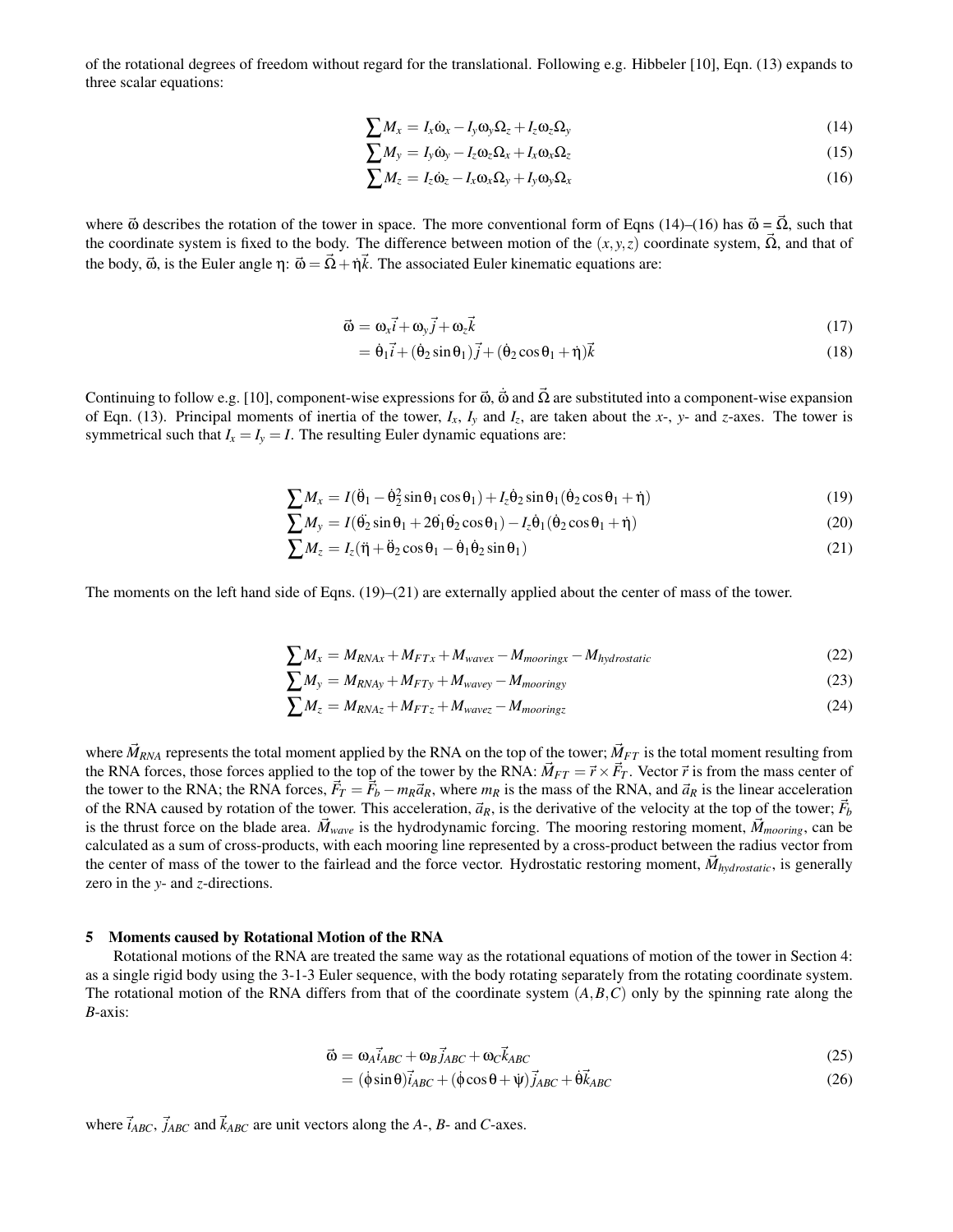Following a derivation similar to Section 4, the resulting Euler dynamic equations can be applied to compute the RNA moments applied by the tower on the RNA:

$$
M_A = I_A(\ddot{\phi}\sin\theta + 2\dot{\theta}\dot{\phi}\cos\theta) - I_B\dot{\theta}(\dot{\psi} + \dot{\phi}\cos\theta)
$$
 (27)

$$
M_B = I_B(\ddot{\phi}\cos\theta - \dot{\theta}\dot{\phi}\sin\theta) - M_{windB} \tag{28}
$$

$$
M_C = I_C(\ddot{\theta} - \dot{\phi}^2 \sin \theta \cos \theta) + I_B \dot{\phi} \sin \theta (\dot{\psi} + \dot{\phi} \cos \theta)
$$
 (29)

The moments of inertia are those of a rigid body representing the RNA; the parts of the RNA not rotating at  $\dot{\psi}$  are assumed to be a point-mass on the *B*-axis. Moments  $I_A$  and  $I_C$  are about the *A*- and *C*-axes, and  $I_B$  can realistically be taken as the moment of inertia of the blades about *B*. Contributions to *M<sup>A</sup>* and *M<sup>C</sup>* due to asymmetrical external forcing are neglected, such as asymmetric wind loading. The non-zero  $M_{windB}$  is the rotor torque used to generate electricity. The spin velocity is assumed constant,  $\ddot{\psi} = 0$ , in accordance with typical wind turbine operations.

Any terms in Eqns.  $(27)-(29)$  including spin,  $\dot{\psi}$ , which disappear when the rotor is parked, are the gyroscopic moments:

$$
M_{gyroA} = -I_B \dot{\theta} \dot{\psi} \tag{30}
$$

$$
M_{\text{gyroB}} = 0 \tag{31}
$$

$$
M_{\text{gyroC}} = I_B \dot{\phi} \sin \theta \dot{\psi} \tag{32}
$$

The gyro moments of bottom-fixed wind turbine can be estimated as those corresponding to a static, upright tower. Considering only the gyroscopic moments and substituting  $\theta = -\frac{\pi}{2}$  and  $\dot{\theta} = 0$  into Eqns. (27)-(29) yields precisely the results given by e.g. Henderson [1] when  $\theta_1$  motion is neglected. On large bottom-founded turbines, gyroscopic moments are limited by active yaw control such that the precession angular velocity remains small. On compliant floating turbines, however, significant gyroscopic moments can be developed about the *A*- and *C*-axes. The *A*-axis lies nearly along the axis of the tower, with  $M_{\text{gyroA}}$  moments resulting from nutation of the RNA, as noted by Jonkman [6].

The RNA moments must be transformed from the  $(A, B, C)$  coordinate system into the  $(x, y, z)$  system for application in the equations of motion of the tower:

$$
\begin{bmatrix} M_{RNAx} \\ M_{RNAy} \\ M_{RNAz} \end{bmatrix} = T \begin{bmatrix} -M_C \\ -M_A \\ -M_B \end{bmatrix}
$$
\n(33)

The transformation matrix *T* is obtained by first rotating  $(x, y, z)$  back to the  $(X, Y, Z)$  system and then rotating from  $(X, Y, Z)$ to the final  $(C, A, B)$  rotational system (Fig. 3). The  $(X, Y, Z)$  and  $(x, y, z)$  systems translate together with the tower, so translation does not influence the transformation matrix. The transformation matrix from the  $(C, A, B)$  to  $(x, y, z)$  results from the product of a sequence of element rotation matrixes:

$$
T = T_{x_1}(-\theta_1)T_{x_3}(-\theta_2)T_{x_3}(\phi)T_{x_1}(\theta)
$$
\n(34)

where  $T_{x_1}(-\theta_1)T_{x_3}(-\theta_2)$  indicates rotation from  $(x, y, z)$  back to initial  $(X, Y, Z)$ , in which both the ordering of rotation and the directions of the rotational angles must be reversed. Element rotation matrices  $T_{x_1}$  and  $T_{x_3}$  are defined in Section 7.

## 6 Transformation of Moments resulting from RNA Forces

The environmental and inertial forcing in Eqns. (22)-(24) can be computed considering both the wind and waves acting on the structure, and the relative motion of the tower through the air and water. The linear velocity of the RNA through the air is computed from the angular velocities:

$$
\vec{v}_{\theta_1} = \vec{\theta}_1 \times \vec{r}_s = \dot{\theta}_1 l \tag{35}
$$

$$
\vec{v}_{\theta_2} = \vec{\theta}_2 \times \vec{r}_s = \dot{\theta}_2 l \sin \theta_1
$$
\n(36)

where  $\vec{v}_{\theta_1}$  and  $\vec{v}_{\theta_2}$  are linear-velocity components at a location along the *z*-axis (here, the RNA); angular velocity  $\vec{v}_{\theta_1}$  is along the negative direction of the *y*-axis and  $\vec{v}_{\theta_2}$  is along the positive direction of the *x*-axis. In Fig. 4, vector  $\vec{r}_s$  is the radius from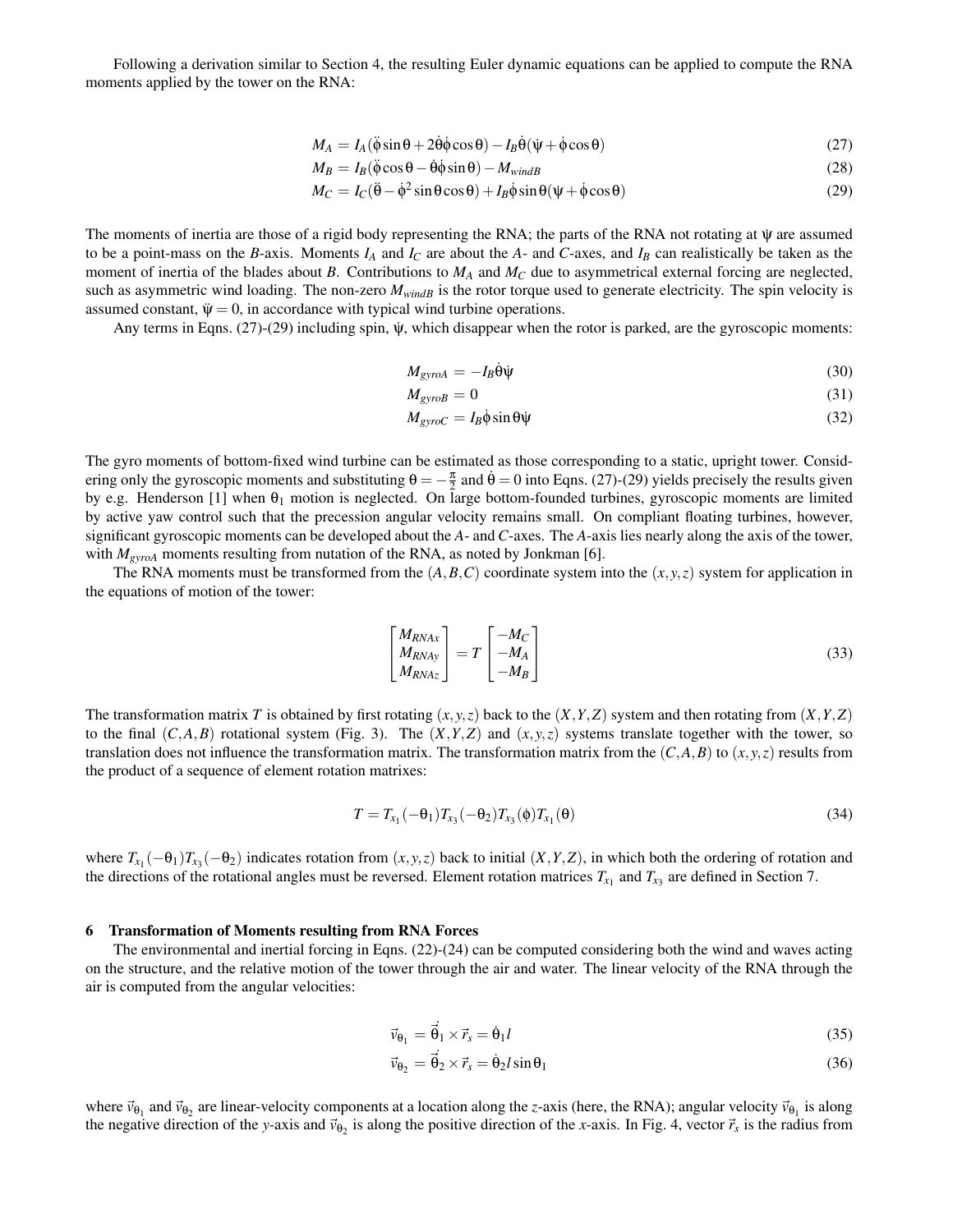the center of mass of the system,  $O_s$ , to that location, and l is the magnitude of  $\vec{r}_s$ . Direction vectors  $(i_I, j_I, k_I)$  and  $(i, j, k)$ are along  $(X, Y, Z)$  and  $(x, y, z)$  respectively. Linear acceleration of the RNA is needed to calculate the RNA forces,  $F_T$ . This acceleration,  $\vec{a}_R$ , is computed by taking the derivative of the vector sum of  $\vec{v}_{\theta_1}$  and  $\vec{v}_{\theta_2}$  and then transforming into the  $(x, y, z)$ coordinate system.



Fig. 4. Coordinate system for derivation of inertial and environmental forcing

An expression for the velocity of the wind relative to the RNA, *Vrb*, along the negative *B*-axis, can be developed from Eqns. (35) and (36) and direction cosines, which can be derived geometrically or through use of transformation matrices:

$$
\vec{V_{rb}} = \vec{v}_w + \vec{v}_{\theta_1}(-\cos\angle BOy) + \vec{v}_{\theta_2}\cos\angle BOx
$$
\n(37)

$$
V_{rb} = -v_w + \dot{\theta}_1 l(\cos\theta_1 \sin\theta \cos\alpha - \cos\theta \sin\theta_1) + \dot{\theta}_2 l \sin\theta_1 \sin\theta \sin\alpha \tag{38}
$$

where  $v_w = |\vec{v}_w|$  and is along the negative *B*-axis. The resulting relative velocity can be used to compute the wind forces acting on the RNA in the  $(X, Y, Z)$  coordinate system, after which they must be transformed into the  $(x, y, z)$  system for application in the equations of motion. Moments resulting from RNA forces include both wind and inertial loads.

$$
\vec{M}_{FT} = \vec{r} \times \vec{F}_T = \vec{r} \times (\vec{F}_b - m_R \vec{a}_R) = \vec{M}_{wind} - \vec{r} \times m_R \vec{a}_R
$$
\n(39)

where  $\vec{r}$  originates at the center of mass of the tower. The wind moments result from decomposing the thrust force,  $\vec{F}_b$ , onto the  $(x, y, z)$  system, and calculating moments as a cross product expressed as a cofactor expansion:

$$
\vec{M}_{wind} = \vec{r} \times \vec{F}_b = \begin{bmatrix} \vec{i} & \vec{j} & \vec{k} \\ 0 & 0 & l \\ -F_b \cos \angle BOx - F_b \cos \angle BOy - F_b \cos \angle BOz \end{bmatrix}
$$
(40)

## 7 Transformations for Wave Forcing

Similar to the calculation of wind forcing, wave forces are computed in the (*X*,*Y*,*Z*) coordinate system, decomposed into the  $(x, y, z)$  system, and used to compute the moments. Waves are assumed to progress down the negative *Y*-axis. The wave kinematic velocity relative to the moving tower is  $\vec{V}_{rt}$ . Determination of  $\vec{V}_{rt}$  requires expression of velocity vectors for both the tower and the wave kinematics normal to the axis of the tower in the  $(X, Y, Z)$  coordinate system. In general, 3-D rotation matrices of a regular right-handed  $(x_1, x_2, x_3)$  coordinate system can be expressed in a general form e.g. [12]. Here, the location of the centerline of the tower is fully defined by  $(\theta_1, \theta_2)$ , with the final rotation about the *z*-axis being irrelevant, so the transformation matrix from  $(x, y, z)$  to  $(X, Y, Z)$  can be computed from the general form as in [11].

$$
T_{x_3}(\theta_2)T_{x_1}(\theta_1) = \begin{bmatrix} \cos \angle XOx & \cos \angle XOy & \cos \angle XOz \\ \cos \angle YOx & \cos \angle YOy & \cos \angle YOz \\ \cos \angle ZOx & \cos \angle ZOy & \cos \angle ZOz \end{bmatrix}
$$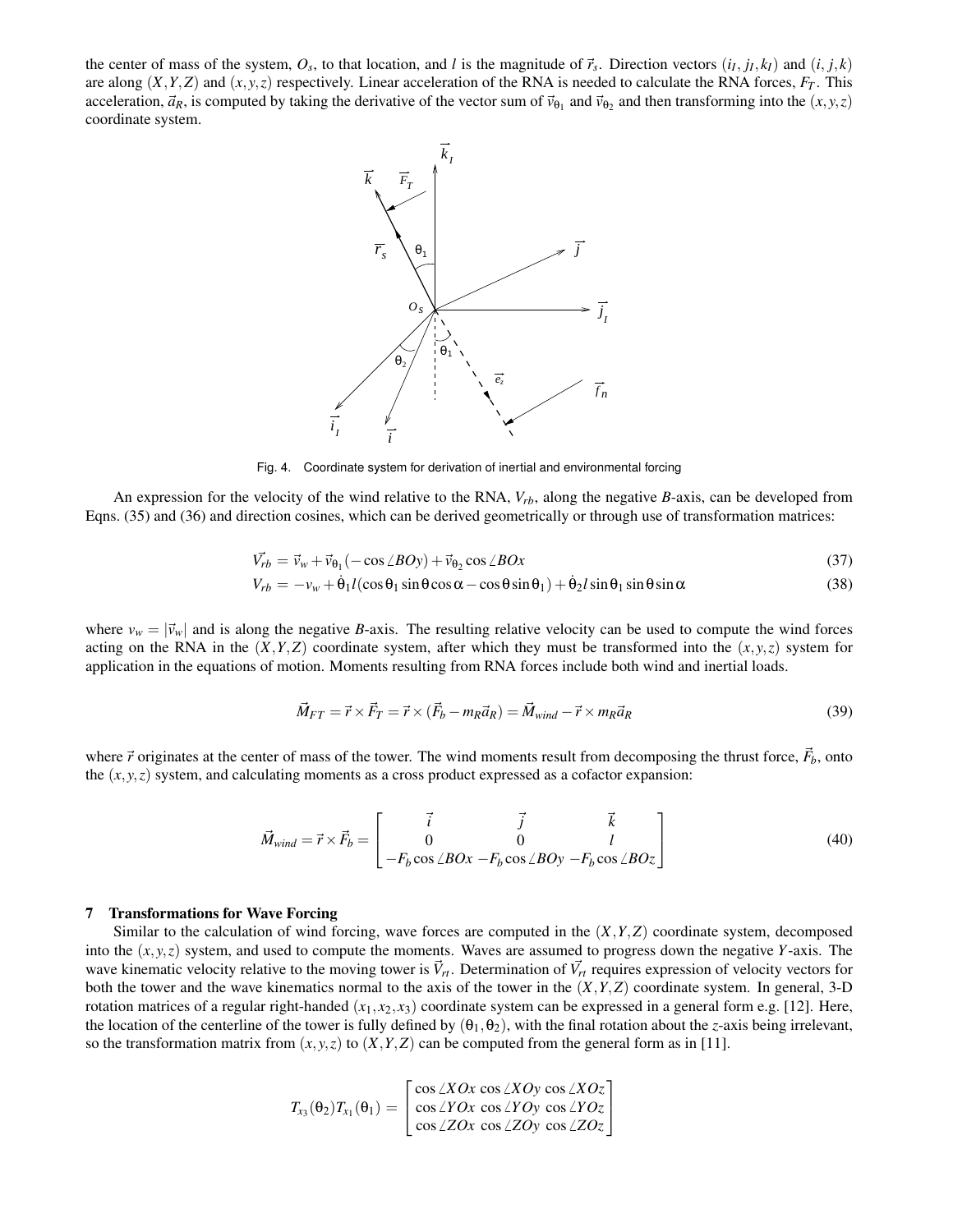$$
T_Z(\theta_2)T_X(\theta_1) = \begin{bmatrix} \cos\theta_2 - \cos\theta_1\sin\theta_2 & \sin\theta_1\sin\theta_2\\ \sin\theta_2 & \cos\theta_1\cos\theta_2 & -\cos\theta_2\sin\theta_1\\ 0 & \sin\theta_1 & \cos\theta_1 \end{bmatrix}
$$
(41)

The instantaneous unit vector along the negative *z*-axis can be deduced directly from Fig. 4:

$$
\vec{e}_z = -\cos\angle XOz\vec{i}_I - \cos\angle YOz\vec{j}_I - \cos\angle ZOz\vec{k}_I
$$
\n(42)

The direction cosines appear as matrix elements in Equation 41. The unit vector  $\vec{e}_z$  can then be used to find the relative normal velocity:

$$
\vec{V}_{rt} = \vec{e}_z \times (\vec{V}_r \times \vec{e}_z) \tag{43}
$$

where  $\vec{V}_r$  is the relative velocity of the wave to the submerged tower:  $\vec{V}_r = \vec{V} - \vec{V}_t$ , in which  $\vec{V} = (0, u_Y, u_Z)$  is the wave kinematic velocity in the *YOZ* plane.

The transformation matrix, Eqn. (41), is again used to compute the structural velocity,  $\vec{V}_t$ . Linear velocities  $\vec{v}_{\theta_1}$  and  $\vec{v}_{\theta_2}$ , are found as in Eqns. (35) and (36), with  $\vec{r}_s$  originating at the center of mass of the system and now along the negative direction of the *z*-axis of the submerged tower, such that linear velocity  $\vec{v}_{\theta_1}$  is along the positive direction of the *y*-axis and  $\vec{v}_{\theta_2}$  is along the negative direction of the *x*-axis. Decomposing into the  $(X, Y, Z)$  system:

$$
\vec{V}_t = \vec{v}_{\theta_1, XYZ} + \vec{v}_{\theta_2, XYZ}
$$
\n
$$
= (\vec{v}_{\theta_1} \cos \angle XOy - \vec{v}_{\theta_2} \cos \angle XOx) \vec{i_I}
$$
\n
$$
+ (\vec{v}_{\theta_1} \cos \angle VOy - \vec{v}_{\theta_2} \cos \angle YOx) \vec{j_I}
$$
\n
$$
+ (\vec{v}_{\theta_1} \cos \angle ZOy - \vec{v}_{\theta_2} \cos \angle ZOx) \vec{k_I}
$$
\n(45)

It may also be useful to know the absolute kinematic wave-particle acceleration in absence of tower motion,  $\vec{V}_n$ . Similar to Eqn. (43), the normal component of wave acceleration,  $\vec{v}_n$ , can be expressed as:

$$
\vec{V}_n = \vec{e}_z \times (\vec{V} \times \vec{e}_z) \tag{46}
$$

where  $\vec{V} = (0, u\dot{Y}, u\dot{Z})$  is the wave acceleration vector in the *YOZ* plane.

Wave moments in the (*x*,*y*,*z*) coordinate system necessary for application in the Euler equations of motion can be computed using the relative velocities and accelerations resulting from Eqns. (43) and (46) at finite slices of the cylinder, then transforming the resulting forces into the  $(x, y, z)$  system (Eqn. (41)) and numerically integrating over the submerged length of the tower:

$$
\vec{f}_{n,xyz} = \left[T_Z(\theta_2)T_X(\theta_1)\right]^{-1} \vec{f}_n \tag{47}
$$

$$
\vec{M}_{wave} = \int_{r} (\vec{r} \times \vec{f}_{n,xyz}) dr \tag{48}
$$

$$
\vec{M}_{wave} = M_{wave} \vec{i} + M_{wave} \vec{j} + M_{wave} \vec{k}
$$
\n(49)

where  $M_{wave}$ ,  $M_{wave}$  and  $M_{wave}$  are three components of the moments of wave forces in the  $(x, y, z)$  coordinate system. In practice, the integral in Eqn. (48) is computed as a finite sum. Use of relative velocities in computation of wave forcing introduces damping in the  $\theta_1$ - and  $\theta_2$ -directions.

## 8 Example

The motions and RNA loads of a floating wind turbine are simulated using this implementation which applies the existing ODE45 solver in MATLAB. The example is based on the OC3 Hywind model [13], with the hull modified to allow large-amplitude motion. The RNA is the same as that of OC3 Hywind: the moments of inertia of the RNA about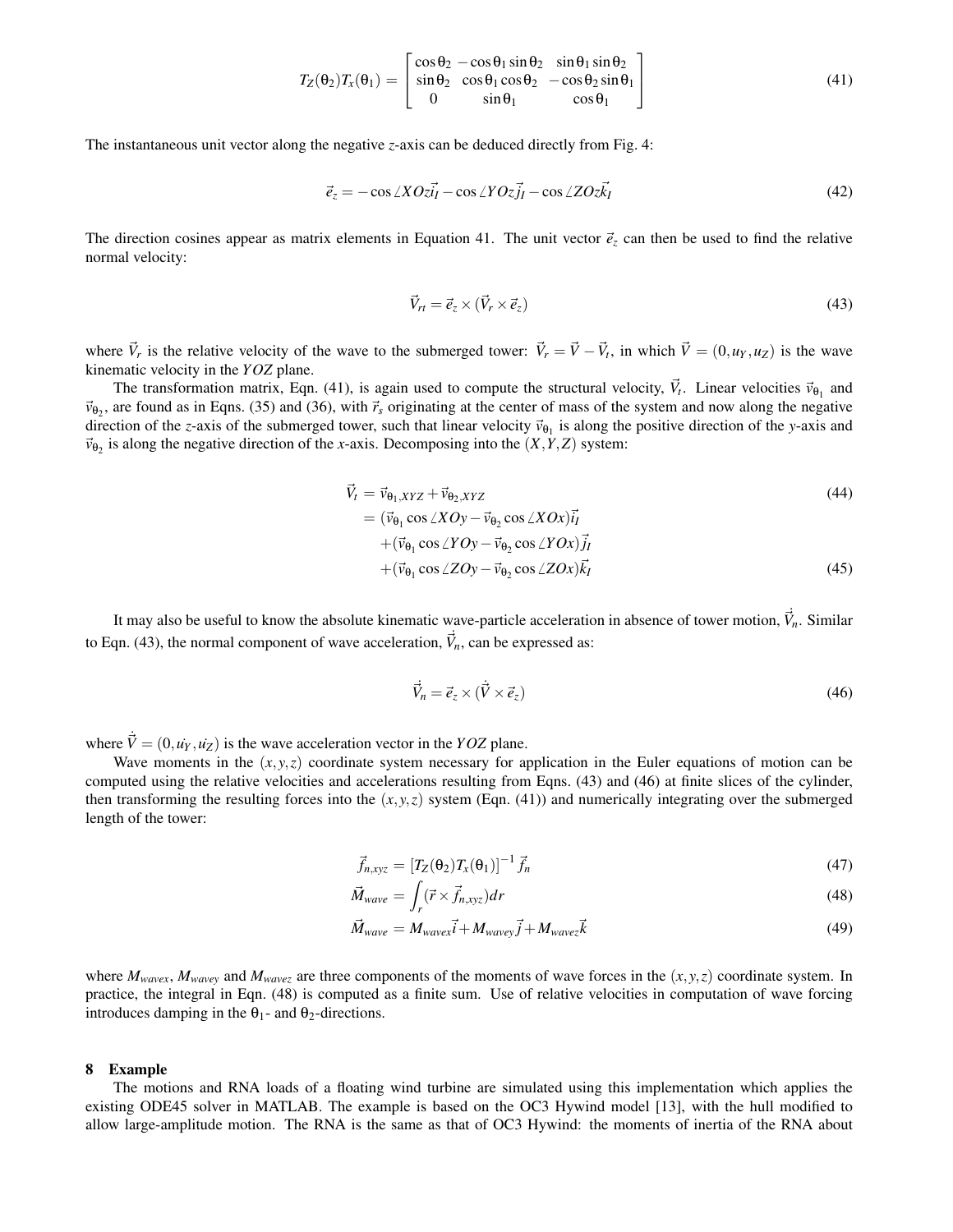the  $(A, B, C)$  coordinate system are  $I_A = 2.35 \times 10^7$  kg·m<sup>2</sup>,  $I_B = 4.37 \times 10^7$  kg·m<sup>2</sup>,  $I_C = 2.54 \times 10^7$  kg·m<sup>2</sup>; the rotor speed is 12.1 rpm. Additional yaw stiffness of  $9.834 \times 10^7$  N·m/rad is added to be consistent with Hywind model.

Modifications to the standard Hywind model were made to enable large amplitude motion and to simplify the simulation. To increase rotational motions, the submerged length of the spar hull is reduced from 120 m to 72 m. The tower between the hull and RNA is treated as a rigid body and its moments of inertia are combined with those of the hull:  $3.57 \times 10^9$  kg·m<sup>2</sup> and  $9.28 \times 10^7$  kg·m<sup>2</sup> in the tilt (roll or pitch) and yaw, respectively. The four taught-leg mooring lines are each assumed to be a straight axial spring with stiffness  $EA = 3.84 \times 10^8$  N and length 409 m in a 320 m water depth location.

The first example case presented is free-vibration in absence of environmental loading; the second is forced-vibration with environmental loading computed using irregular winds and waves. Irregular wind velocities are simulated by IECwind [14] and Turbsim [15]. The mean wind velocity at hub height is 18.2 m/s. The thrust force due to wind on the blade area is computed as a function of thrust coefficient,  $C_T$ , times relative velocity squared. Here, the value of  $C_T$  depends solely on relative wind velocity and is taken directly from Nielsen [16]. The thrust coefficient generally decreases with increasing relative wind speed and is assumed to change instantaneously. The steady moment along the *B*-axis that generates electricity,  $M_{windB}$ , is estimated by dividing the rated efficiency of turbine by  $\psi$  (Eqn. (28)). Wave forces are computed using the Morison equation and a first-order time-domain representation of irregular waves is simulated directly from a JONSWAP spectrum with a significant wave height of 5.0 m and peak period of 11.2 s using a uniform phase distribution.

The thrust force for wind perpendicular to the swept area of the blades is approximately (e.g., [16]):

$$
F_b = \frac{1}{2} C_T \rho_a A_b V_{rb}^2
$$
\n<sup>(50)</sup>

where  $\rho_a$  is the density of air;  $A_b$  is the swept area of the blades;  $C_T$  is the thrust coefficient. The force is in the direction of  $V_{rb}$ , the velocity of the wind relative to the RNA along the negative *B*-axis.

Wave loads are estimated using the well-known Morison equation in the  $(X, Y, Z)$  system (e.g., [17]):

$$
\vec{f}_n = C_m \rho \frac{\pi}{4} D^2 \vec{V}_n - C_a \rho \frac{\pi}{4} D^2 \vec{V}_t + \frac{1}{2} \rho C_d D \vec{V}_n |\vec{V}_n|
$$
\n(51)

where  $\rho$  is the density of sea water; *D* is the diameter of the tower;  $C_m = 2.0$  is the inertia coefficient;  $C_a = 1.0$  is the added mass coefficient, and  $C_d$  = 0.6 is the drag coefficient. All velocities, accelerations and forces are normal to the central axis of the tower:  $\vec{f}_n$  is the wave force per unit length of the tower (Fig. 4). The kinematic acceleration normal to the axis of the tower is  $\vec{v}_n$ . The second acceleration term, which includes the tower acceleration  $\vec{v}_t$ , is technically a force resulting from a hydrodynamic pressure, but this term effectively has been moved to the inertial side of the equation as the basis for calculation of added mass. Added mass is included in the calculation of the center of mass and moment of inertia of the body, and so should not be included here. The result is that the relative velocity,  $\vec{V}_{rt}$ , is applied in the Morison drag term, but the absolute acceleration,  $\vec{V}_n$ , is applied in the acceleration term. Damping in the *z*-direction can be added directly to the R.H.S. of Eqn. (24).

#### 8.1 Verification for small angles

This case directly compares results from the large-angle theory presented here with the small-angle theory applied in FAST. The observed undamped free-vibration results from initial conditions of a  $\theta_1$  offset of 0.1 rad and zero  $\theta_2$ . The resulting motion corresponds to an inverted pendulum moving in a single nearly-vertical plane; the plane is not exactly vertical because Hywind has the center of mass of the RNA slightly offset from the tower centerline. Representation of precisely the same physical system in both models is enabled by replacing the default restoring moment calculations in FAST with a user subroutine that was custom-developed to yield identical hydrostatic and mooring stiffness, and by turning off the translational motion calculations in FAST. Fig. 5 shows resulting time-histories for  $θ_1$ ,  $θ_2$  and η. The 3-1-3 Euler sequence does not admit negative values of  $\theta_1$ , so the tower passing through vertical is consistent with  $\pi$  rad jumps in  $\theta_2$ ; similar results are found by e.g. [18]. Direct comparison of Euler-angle results is impossible because FAST computes roll, pitch and yaw about an earth fixed coordinate system. Simulation results can be directly compared by projecting angular velocities onto the earth-fixed coordinate system, as shown in Fig. 6 and Fig. 7. Results show excellent agreement for this small-angle case.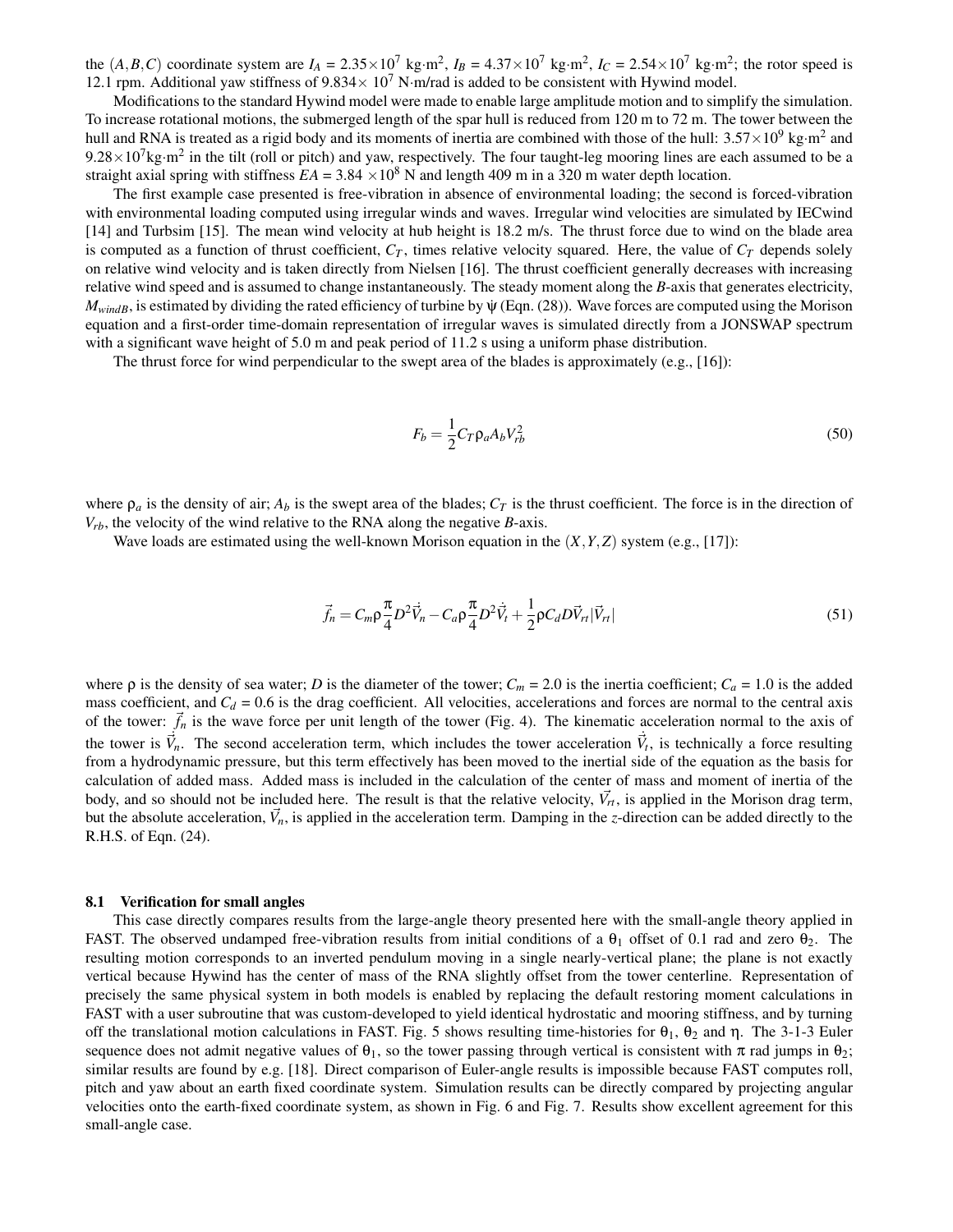

Fig. 5. Case 1: Free vibration described by three Euler angles



Fig. 6. Case 1: Comparison of ω*<sup>X</sup>*



Fig. 7. Case 1: Comparisons of ω*<sup>Y</sup>* and ω*<sup>Z</sup>*

## 8.2 Yaw of the RNA

This case is used to investigate the behavior of the dynamic system subject to irregular winds, waves and a large wind shift. The wind time-history is generated by superimposing a time-history of a sudden 45 degree shift from IECwind [14] at a time 100 seconds into an irregular operating condition from Turbsim [15]. A typical yaw control algorithm is assumed, which includes a 10-second lag before yaw activation and a 10-second acceleration or deceleration period. Fig. 8 shows precession of the RNA. In case of gust, precession angle is dominated by yaw of the RNA, which is active from 110 seconds to about 260 seconds, when the precession angle of the RNA changes from 0 rad to about 0.8 rad. Fig. 9 shows the gyro moments in the *A*- and *C*-directions. For a conventional bottom-fixed turbine,  $M_{\text{gyroA}} = 0$  because the spin axis remains horizontal and  $M_{gyroC}$  is dominated by the mechanical precession velocity (Eqns. 27–29 with θ = -π/2). For this compliant floating structure, however, the precession velocity is dominated by tower motions rather than yaw of the RNA relative to the tower. Tower-motion induced gyro moments can be substantial. Continuous operation of the yaw control mechanism to offset tower motions could minimize these moments, but such control would require a wholly new yaw control strategy.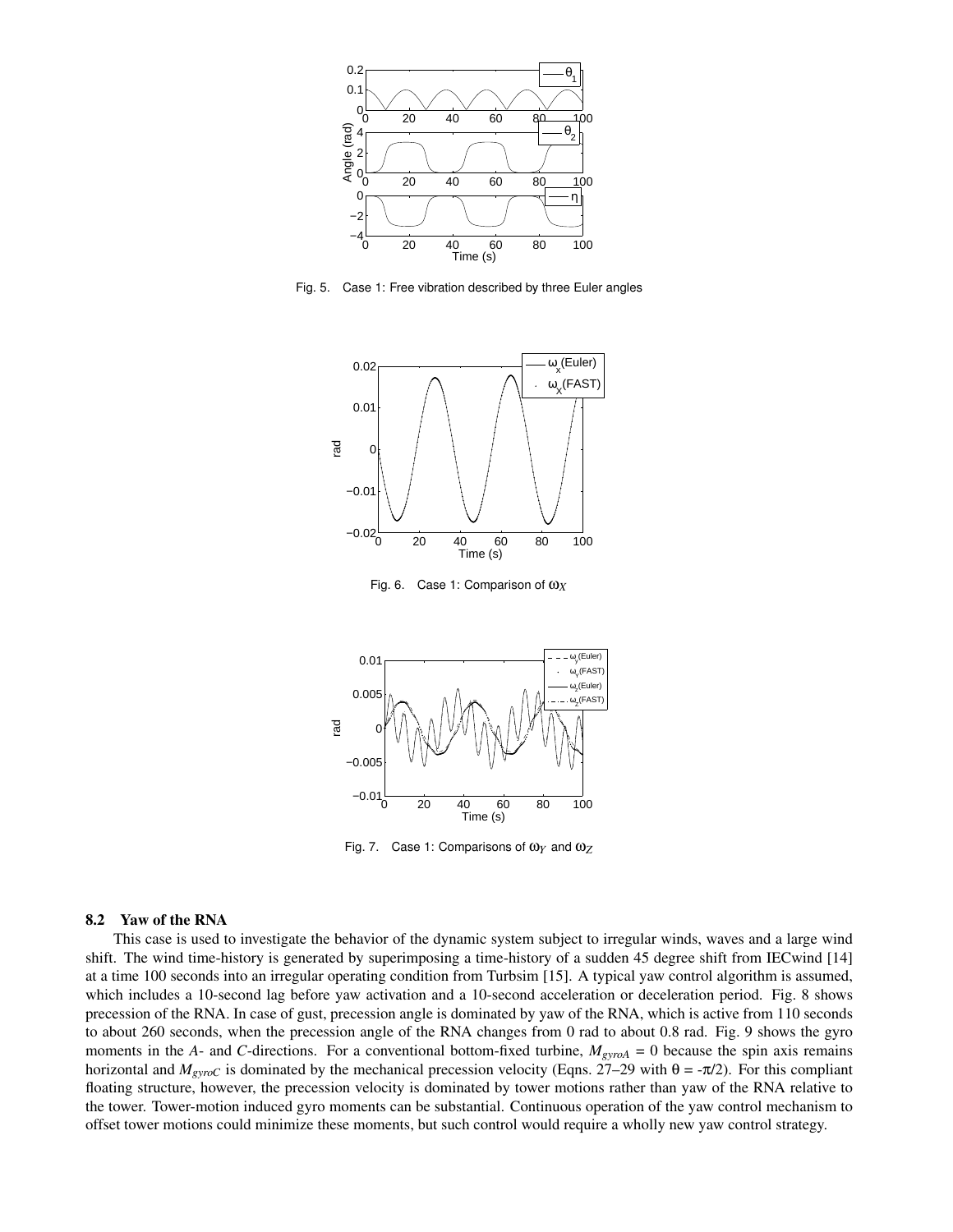

Fig. 9. Gyro moments acting on the RNA

## 9 Conclusions

A new method has been developed to apply Euler dynamic equations in a 3-1-3 sequence to the motion of a floating wind turbine. The tower and RNA are considered as two rotational bodies in the space, for which two sets of Euler angles are defined and used to develop two systems of Euler dynamic equations of motion. The number of degrees of freedom is reduced by using the geometric constraints of the physical joint between the tower and RNA to express one set of Euler angles as a function of the other. Full dynamic coupling is preserved through the loads on the interface between the two bodies (the RNA loads), which include gyroscopic moments. The new theory is implemented as part of a time-domain numerical simulation methodology, which retains the full nonlinear coupling between external forcing and large-angle rotations of the tower. Motions and external forcing are transformed at each time step between the non-rotating  $(X, Y, Z)$  and rotating  $(x, y, z)$ using matrices developed in terms of Euler angles for the rigid body. One example demonstrates that the new methodology yields substantially identical results to the well-known FAST software for a small-angle free-vibration case. Another example shows that there are two major components of gyroscopic loading on a compliant floating structure: one due to precession velocity of the spin axis and another due to nutation velocity, both of which can be substantial. Overall, the new theory is found to be effective for computation of the very complex dynamic behavior of these structures.

#### 10 Acknowledgements

This work was supported by the National Science Foundation, Division of Civil and Mechanical Systems under Agreement Number CMS-0448730. Any opinions, findings, and conclusions or recommendations expressed in this material are those of the authors and do not necessarily reflect the view of the National Science Foundation.

## References

- [1] A. R. Henderson and J. H. Vugts, "Prospects for floating offshore wind energy," in *Proceedings of the European Wind Energy Conference*, 2001.
- [2] S. Chandrasekaran and A. K. Jainb, "Dynamic behaviour of square and triangular offshore tension leg platforms under regular wave loads," *Journal of Applied Mechanics*, vol. 66, no. 4, pp. 986–996, 1999.
- [3] E. Bush, *A Comparison of Alternate Foundation Models for Offshore Wind Turbines and resulting Long-term Loads*. PhD thesis, University of Texas at Austin, 2009.
- [4] J. M. Jonkman and M. L. J. Buhl, "Fast user's guide," Tech. Rep. NREL/EL-500-38230, National Renewable Energy Laboratory, 2005.